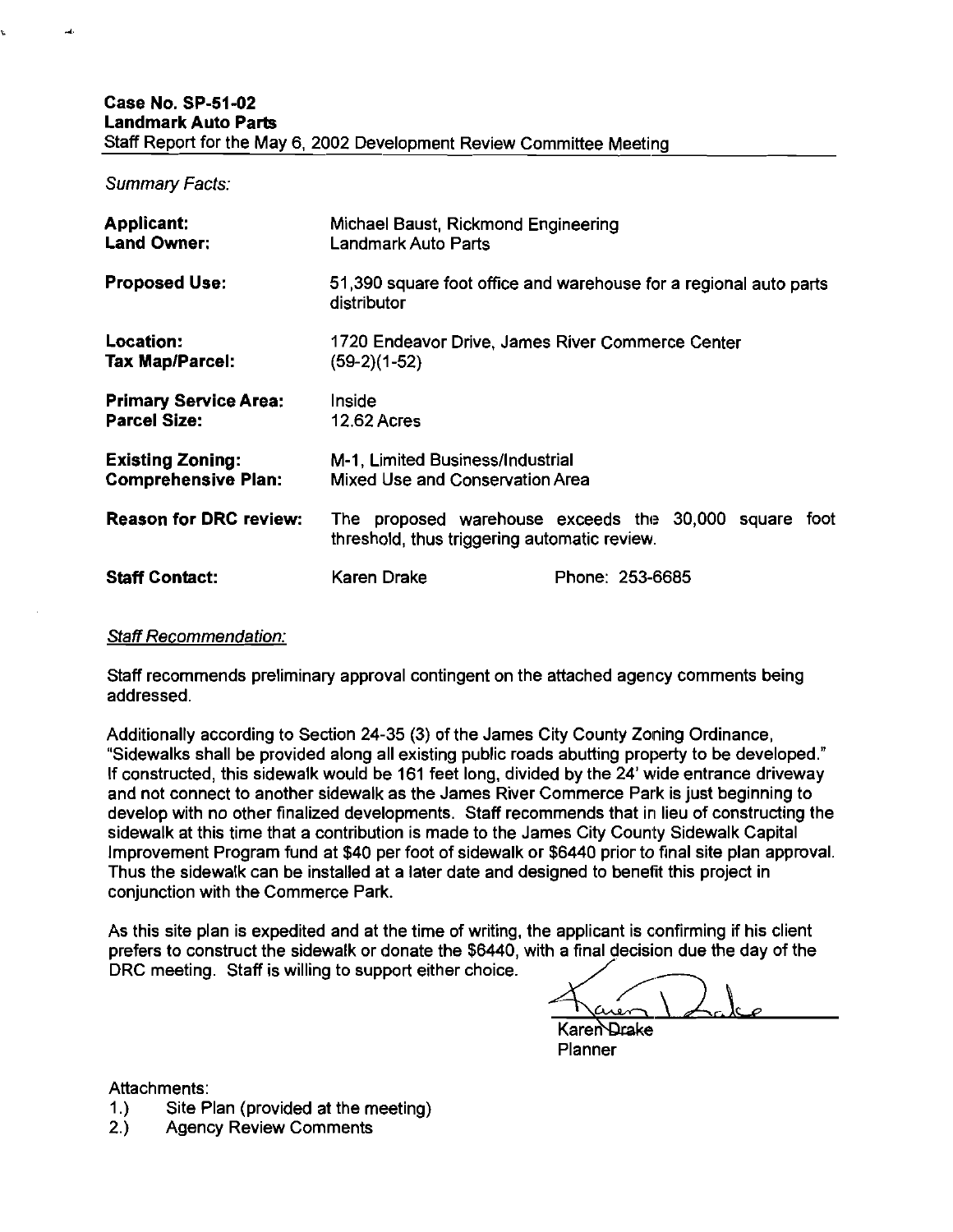### Agency Review Comments for SP-51-02 Landmark Auto Parts

### Plannina:

- **1.** As discussed when the plans were submitted:
	- a. On the cover sheet, correct the statistical information to inclulde the amount of open space and the amount to be dedicated to James City County.
	- b. Detail on the site plan where future expansion of the warehouse will occur.
- **2.** Note that the attached sign permit application must be submitted for the proposed entrance sign and approved independently of this site plan.
- **3.** The proposed landscaping plan is in accordance with the James City County Zoning Ordinance. However, please note that there are covenants governing the James River Commerce Center and it is the owner's responsibility to obtain the necessary approvals from the Design Review Board.
- **4.** Include a catalog cutout of the proposed lighting pole.
- **5.** Please provide documentation that an archaeological study has been conducted for the proposed site and no historical sites of importance have been located on the proposed site.
- **6.** The front, side and rear building setbacks are correct if the warehouse does not exceed **35**  feet in height. However it is noted on the cover sheet that the maximum height of the warehouse is **60** feet, the permitted height allowed without obtaining a height limitation waiver. In accordance with Section **24-415** and **24-416** of the James; City County zoning ordinance. "The minimum setback of any portion of a structure which is in excess of **35** feet in height shall be increased one foot for each two feet of the structure's height in excess of **35** feet." Therefore the building setback line must be increased by **12. 5** around the entire property making the front building setback line at **65.5** feet and the side and rear setback lines at **32.5** feet. Please make the change accordingly or provide documentation of the final building height so the building setback line can be accurately noted on the site plan.
- 7. In accordance with Section 24-35 of the James City County Ordinance, "sidewalks shall be provided along existing public roads abutting property to be developed" and "shall be built to VDOT standards and located within the VDOT right of way when they are to be publicly maintained." Please show the location of the sidewalk accordingly or submit a letter requesting that the DRC approve a contribution of **\$40** per foot of sidewalk due prior to final site plan approval so that the sidewalk can be retrofitted at a later date.
- 8. Document how the **32** required parking spaces were derived to verify that Section **24-59(c)**  of the Zoning Ordinance is being fulfilled, "Industries, warehouse and wholesale establishments not selling directly to the public shall provided a minirnum of one parking space per two employees on the largest shift."

## **County Engineer:**

- **1.** Site inspection reveals existing channel erosion under pre-development soils and vegetative cover. Therefore outfall channel is not adequate for post development flows. Please address in the next resubmittal.
- **2.** Clearing for future expansion should only occur at this time, not with the submitted site plan.

## Environmental:

**1.** Please see the attached memorandum, dated May **2,2002** 

## Fire Department:

**1.** The plans are approved as submitted.

## Health Department:

**1.** The plans are approved as submitted

#### **JCSA:**

**1.** Please see the attached memorandum, dated May **3,2002.**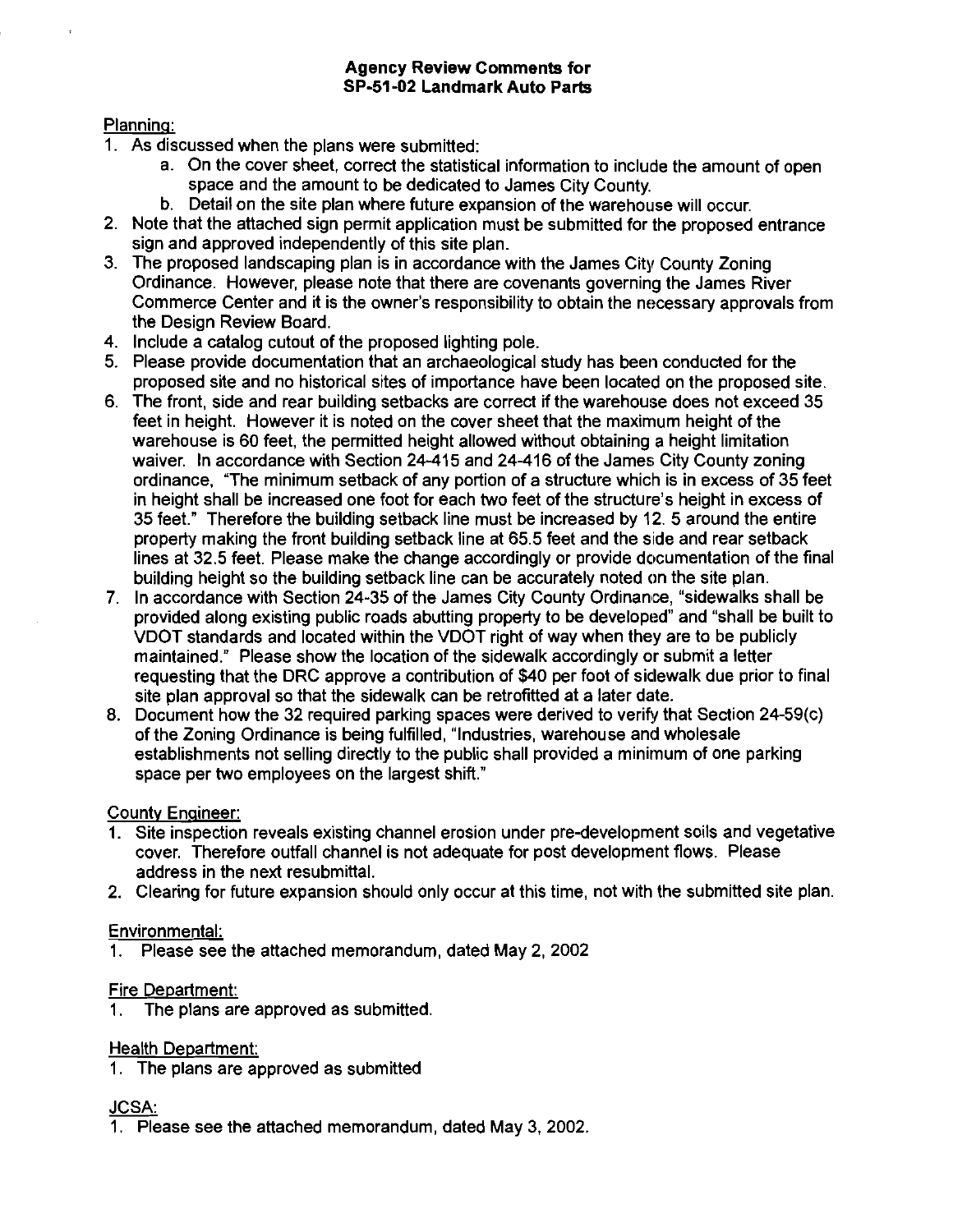### Agency Review Comments for SP-51-02 Landmark Auto Parts Page 2

## Newport News Waterworks

1. Comments will be forwarded when available.

### VDOT:

 $\ddot{\phantom{a}}$ 

 $\hat{L}$ 

- 1. The site entrance does not meet VDOT standards. See VDOT design manual for proper intersection design.
- 2. Provide a stop bar and sign for the entrance.
- 3. Provide sight distance information for the entrance.
- 4. Provide a detail showing how the entrance drainage will be accommodated.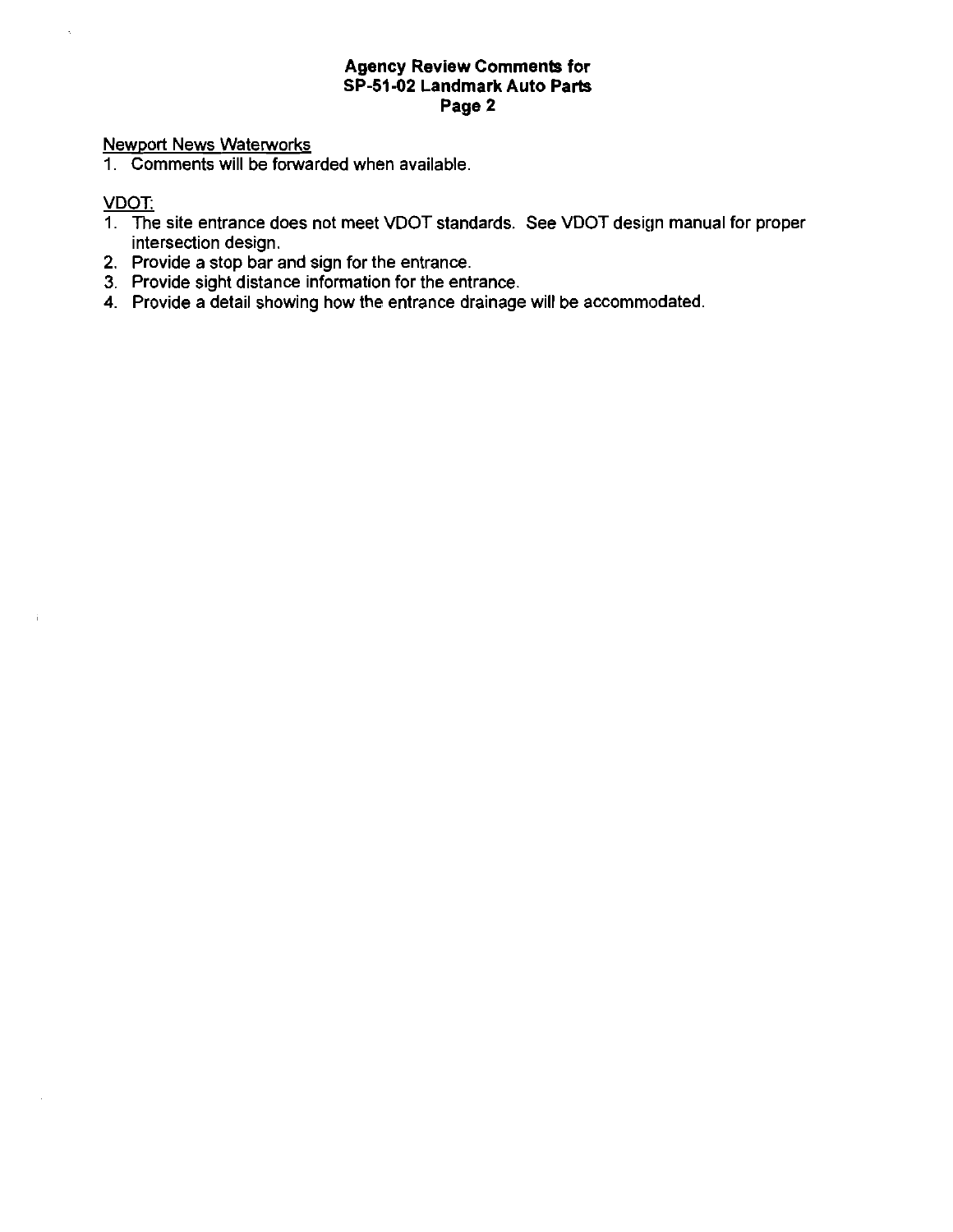### ENVIRONMENTAL DIVISION REVIEW COMMENTS LANDMARK AUTO PARTS (JAMES RIVER COMMERCE PARK) COUNTY PLAN NO. SP- 051 - 02 **May** 2, 2002

## **General Comments:**

- 1. A Land Disturbing Permit and Siltation Agreement, with surety, are required for this project.
- 2. A Standard Inspection / Maintenance agreement is required to be executed with the County due to the proposed stormwater conveyance systems and Stormwater Management/BMP facility associated with this project.
- **3.** Record Drawing and Construction Certification. The stormwater managemenVBMPfacility as proposed for this project will require submission, review and approval of a record drawing (as-built) and construction certification prior to release of the posted bond/surety. Provide notes on the plan accordingly to ensure this activity is adequately coordinated and performed before, during and following construction in accordance with current County guidelines.
- 4. Responsible Land-Disturber Notification. Provide the name of an individual who will be in charge of and responsible for carrying out the land-disturbing activity. Permits or plans without this information are deemed incomplete and not approved until proper notification is received.
- 5. Site Tabulation. Provide a proposed total impervious cover figure (or percent) in the site tabulation on the cover sheet for the project. The single value should be a combined figure for building and paved area as shown.
- 6. VPDES. It appears uses at the site (ie. vehicle maintenance area) may warrant the need for a General Virginia Pollutant Discharge Elimination System (VPDES) Permit for Discharges of Stormwater Associated with Industrial Activity. It is the owners responsibility to register<br>and comply (if necessary) with current requirements of the Virginia Department of Environmental Quality and 9 VAC 25-151-10 et seq. Contact the Tidewater Regional Office of the DEQ at (757) 518-2000 or the Central Office at (804) 698-4000 for further information.

# **Floodplain:**

7. FEMA Special Flood Hazard Areas. Show the limits of Zone AE Special Flood Hazard areas on all plan sheets as applicable. Based on the referenced FEMA FIRM panel it appears Zone AE may be present on the site in the southwest corner along the unnamed tributaryto Grices Run.

## **Chesapeake Bav Preservation:**

**8.** Environmental Inventory. Although Sheet C2 shows 25 percent slope and wetland information, an environmental inventory is needed that shows all components as listed under Section 23-10(2) of the Chesapeake Bay Preservation ordinance. An inventory should list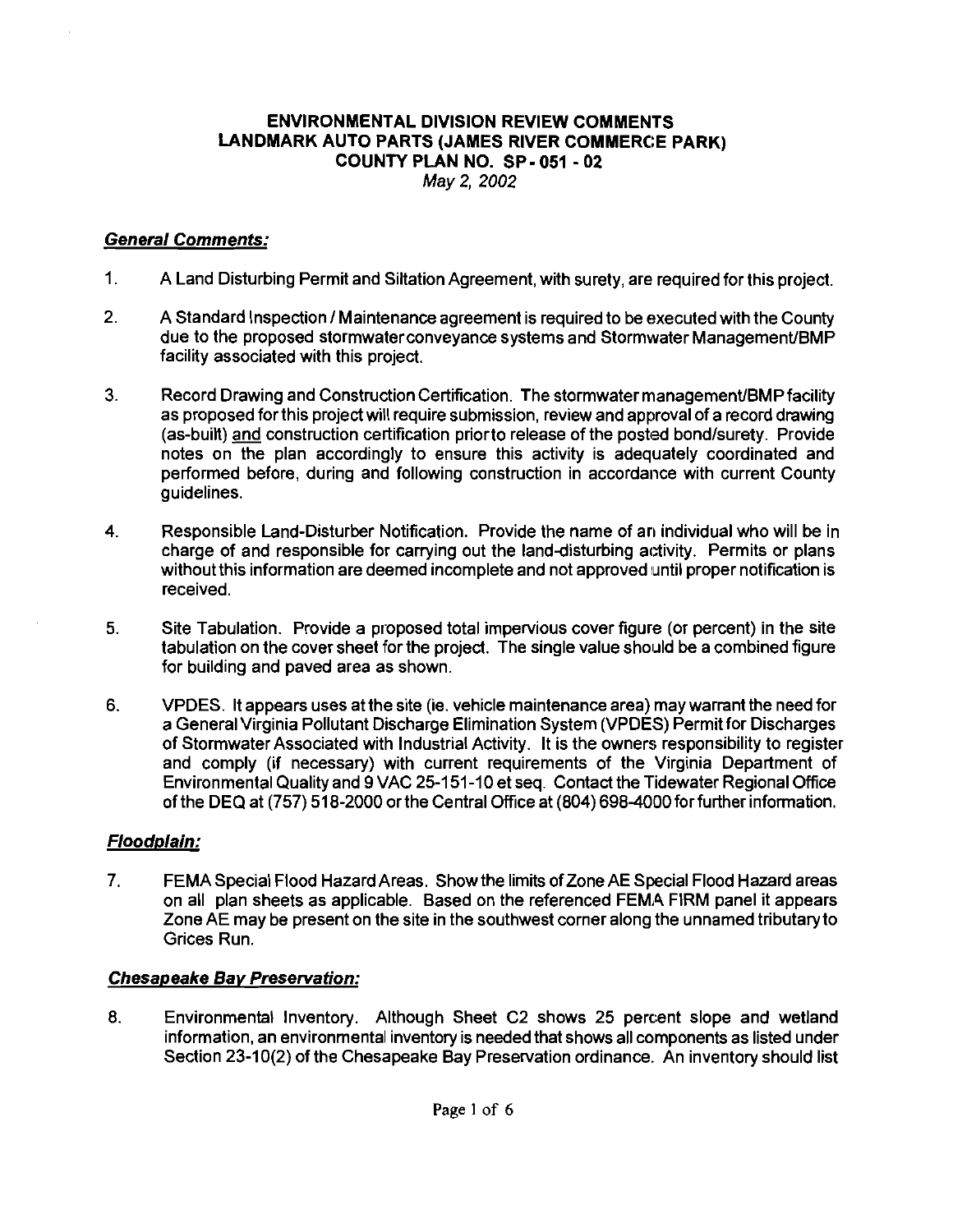the components and state whether or not they are present on the site and whether or not site development will impact these features.

9. RPA Signs. Include a note on the plan requiring installation of signs to identify the landward limit of the RPA. Refer to Section 23-9(c) of the Chapter 23 Chesapeake Bay Preservation ordinance.

# **Erosion** *8* **Sediment Control Plan:**

- 10. Design Checklist. Please provide a standard James City County Erosion and Sediment Control and Stormwater Management Design Plan Checklist, specific tothis project.
- 11. Temporary Stockpile Areas. Show any temporary soil stockpile, staging and equipment storage areas (with required erosion and sediment controls) or iridicate on the plans that none are anticipated for the project site.
- 12. Limit of Work. Distinctly label the proposed tree line on Sheet C2 as limit of work (clearing and grading) for the project. The limit of work should also contain utility connections and installation of erosion and sediment controls.
- 13. Soils Map. Provide a soils map to accompany soil descriptions as provided in the design report.
- 14. E&SC Plan. The primary drainage outfall for the site is a natural channel situated in the southwest corner of the site. Directly downstream of this natural channel is RPA and delineated wetland. The Phase I erosion and sediment control plan on Sheet C2 shows use of perimeter silt fence along the limit of clearing as the primary protection measure for this area. Silt fence placement as shown is perpendicular to the contour along slopes ranging from 10 to 20 percent and the silt fence is shown crossing the natural channel where a significant amount of concentrated flow will be present during all phases of land development. Use of silt fence in this manner is inconsistent with the provisions of Minimum Standard **8** Specification 3.05 of the VESCH. Therefore, alternative structural controls are necessary in this corner of the site. It is suggested that during Phase I, a temporary diversion dike be used across the middle portion of the site (in a north to south direction) to divert as much disturbed area drainage associated with clearing and grubbing operations to the proposed sediment basin. In conjunction, a temporary sediment trap should be utilized in the southwest corner of the site, near the proposed outfall of the 24-inch HDPE barrel from the pond. This measure will control less than 2 acres of drainage. Perimeter temporary diversion dikes should be utilized along limits of clearing to convey disturbed area drainage from this portion of the site to the sediment trap. The diversions and sediment trap needs to go in before or simultaneously with site clearing operations. Use of the diversion across the site to the sediment basin (future BMP) will limit the drainage area and keep the size of the sediment trap in the corner to a minimum. Silt fence can then be effectively used along the northwest corner, the north limit of work and the northeast corner of the site (as shown) to handle overland runoff associated with disturbed areas.
- 15. Sequence of Construction. Add the following to Step 12 of the sequence of construction on Sheet C4 Aand convert temporary sediment basin to final BMP configuration.
- 16. Outlet Protection. Specify riprap class and thickness, pad dimensions and amount of stone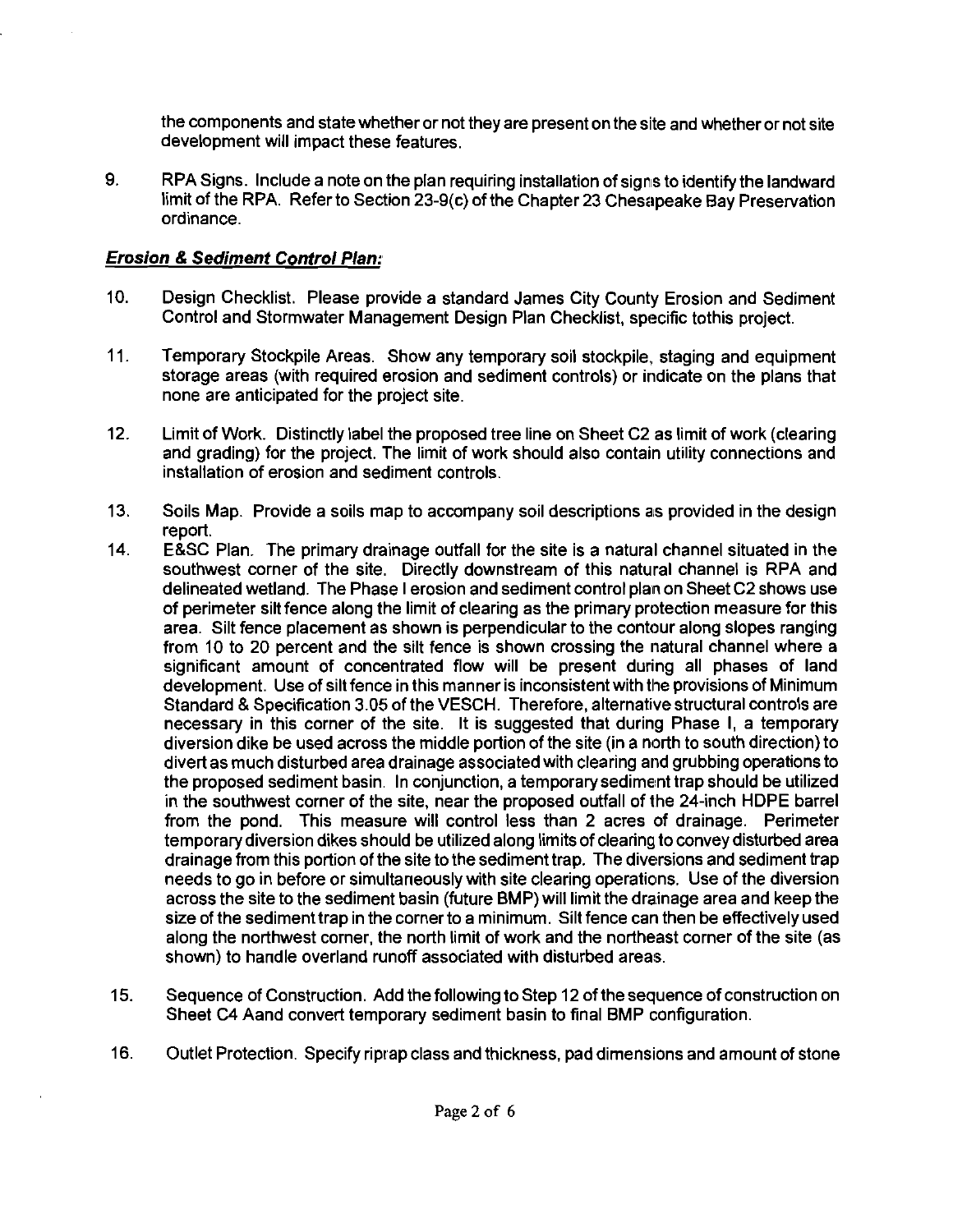to be used in accordance with requirements of the VESCH. Minirnum Standards3.18 and  $3.19$  at the outfall end of the barrel from the BMP. Also, add outlet protection to the outfall  $\sim$ end of the 30-inch RCP into the pretreatment sediment forebay.

- 17. Temporary Sediment Basin. 'The Sediment Basin Detail on Sheet C9 needs to show the 5" diameter flexible tubing for the dewatering orifice consistent with the sediment basin design data sheet. Dewatering orifice configuration shall meet the requirements of Minimum Standard & Spec 3.14 of the VESCH.
- 18. Slope Stabilization. Label the intended slope of the fill along the west side of the warehouse (2H:1V, etc.) as shown on grading plan Sheet C4. If this slope is steeper than 3H:1V, then erosion control matting is required. Provide keys and symbols in accordance with the VESCH, if matting is required.
- 19. Rock Check Dam. For the Phase I erosion and sediment control plan, add a rock check dam (CD) in the natural stream channel in the southwest corner of the site. This will provide interim control during construction of the sediment trap (if used), the sediment basin and during installation of the storm drain outlet barrel from the BMP. Once the site is stabilized, the check dam can be removed and rock used for outlet protection puposes.

# **Stormwater Manaqement** / **Drainage:**

- **20.** Development PlanlDrainage. The plan needs to reflect the intent of the 180 **R.** wide strip to the west of the proposed warehouse. This area is shown to be cleared; however, there is no permanent feature or structure situated within this area. The inset map provided in the design report shows this area inclusive as impervious area associated with the site. If it is intended to be a next phase of development, label as such on plan sheets as applicable and show permanent seeding keys and symbols in accordance with the VESCH on grading plan Sheet C4. (Note: Based on the design report, impervious area to the pond is greater than that shown on the site tabulation. If the future area is developed, this area will need to drain to the pond as indicated in the design report. Ensure the onsite storm drainage system is of proper capacity and is of sufficient depth to accept drainage from this potential future area and proper connection can be made to the storm drain sysem without conflict.)
- 21. Trailer Loading Area. Investigate the possibility of directing drainage from the uncontrolled AACO@ drain at the trailer loading area to MH-1 (top El. 38.5) and into the onsite storm system which leads to the BMP. Provide a spot elevation for the bottom of the bay (ortopof trench grate) on Sheet C4. If the drain is necessary to be uncontrolled due to depth problems, show invert out elevation for the drain at the outfall.
- 22. Drainage Maps. The pre- and postdevelopment drainage area inset maps as provided in the design report need to show offsite area consistent with the inset map provided to show drainage area for the onsite storm drainage system. It appears there is offsite area from the parcel to the east of the site (near the Endeavor Drive cul-de-sac; subarea DA-6).
- 23. Open Space. Provide an inset map showing the delineation of natural open space point credit areas to correspond with values used in the natural open space portion of the BMP point calculation worksheet. For the 0.10 points per 1 percent portion, 0.743 acres of RPA was used. For the 0.15 points per 1 percent method, 4.385 acres adjacent to RPA was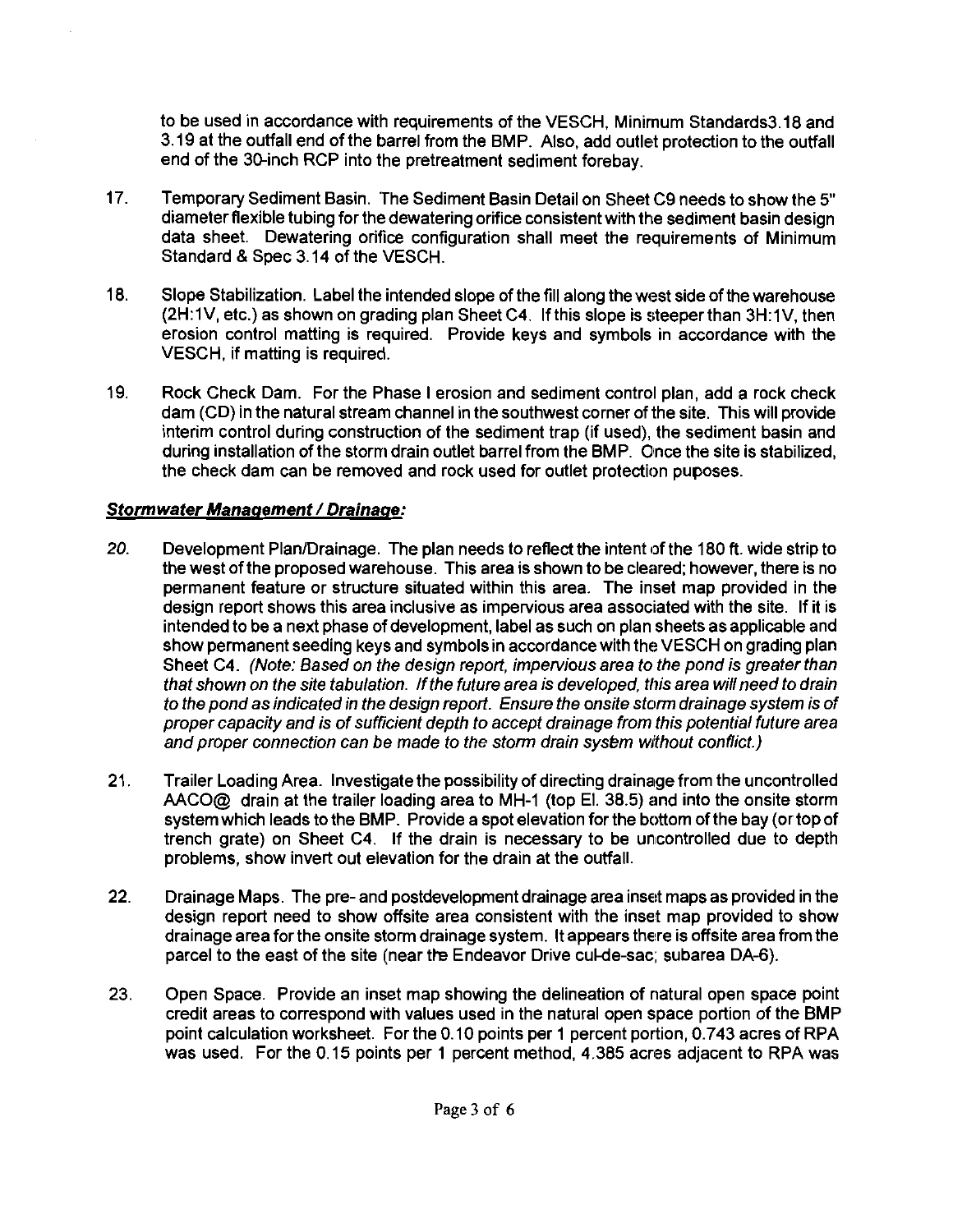used. The inset map should show a clearrepresentation of these areas corresponding to the values shown in the worksheet. Also, plan sheet C3 conflicts with the BMP worksheet. as the open space note shows 9.48 acres to be dedicated as open space, yet the worksheet show 5.13 acres.

- $24.$ Open Space Credit. Provide conservation easements for all Natural Open Space areas claimed in the BMP worksheet. Normally this is required prior to issuance of a landdisturbing permit.
- 25. BMP Worksheet. There appears to be a discrepancy in the calculation for the structural component of the BMP worksheet. To obtain 4.39 weighted points for the wet pond, the fraction of site served by the BMP must be 54.9 percent. To serve 54.9 percent, 6.93 acres must drain to the BMP. This does not appear to be the case. Based on addition of subareas DA-1, DA-3, DA4, DA-5 and DA-6 there is only 2.58 acres draining to the BMP. Provide a breakdown for the numerator portion of the Afraction of site served by BMP@ in the point worksheet.
- 26. BMP Design. Label intended graded sideslopes of the interior portion of the basin (3H:1V, etc.).
- $27<sub>1</sub>$ Pond Benches. Address safety and aquatic pond bench requirements for wet ponds 4 ft. or greater in depth. A safety bench extending 15 ft. outward from the normal pool is required. An aquatic bench extending up to 15 ft. inward from the normal shoreline with a maximum depth of 12 inches below the normal pool is also required. Safety bench requirements may be waived, if pond sideslopes are 4H:1V or flatter. Normal recommended bench widths are 10 to 12 feet.
- 28. Pond Landscaping. Provide a landscaping plan with details as necessary to address landscaping and stabilization in and around the BMP. Indicate any special plantings, vegetation, seeding, mulching, sequences of construction or stabilization methods required to support the deep water, shallow water, shoreline fringe, riparian fringe, floodplain terrace, upland zones and aquatic benches associated with the County type A-2 wet pond facility. Refer to Minimum Standard 3.05 of the VSMH.
- 29. Principal Spillway. The Dl-I grate top unit as proposed for the principal spillway structure is generally not acceptable for use due to clogging and maintenance problems. Use of a larger bar unit such as a VDOT DI-7 grate is preferred; however, beehive, convex, basket type, inverted DI-5 type or similar applications, such as HDPE trash racks per Technical Bulletin # 7 of the VaDCR can be considered on a case-by-case basis. Provide appropriate riser, grate and bar details as applicable.
- 30. BMP Hydraulics. As there is a bypass drainage area (which includes an uncontrolled AACO@ drain at the trailer loading area) between the BMP and the barrel outfall (ie. point of analyses), MS-19 procedure would still apply. Provide the 2-year postdevelopment pond routing as it was not included in the design report. Postdevelopment routing at the analyses point (combined BMP with bypass) should not exceed pre-development conditions for the 2year event.
- $31.$ BMP Hydraulics. The design report shows 270 **ft.** length of 24-inch RCP pipe used for the BMP outlet storm drain barrel. The plans show 300 **ft.** length from the BMP to the outfall. Ensure 30 ft. more of pipe length will not affect BMP hydraulics as offered in the design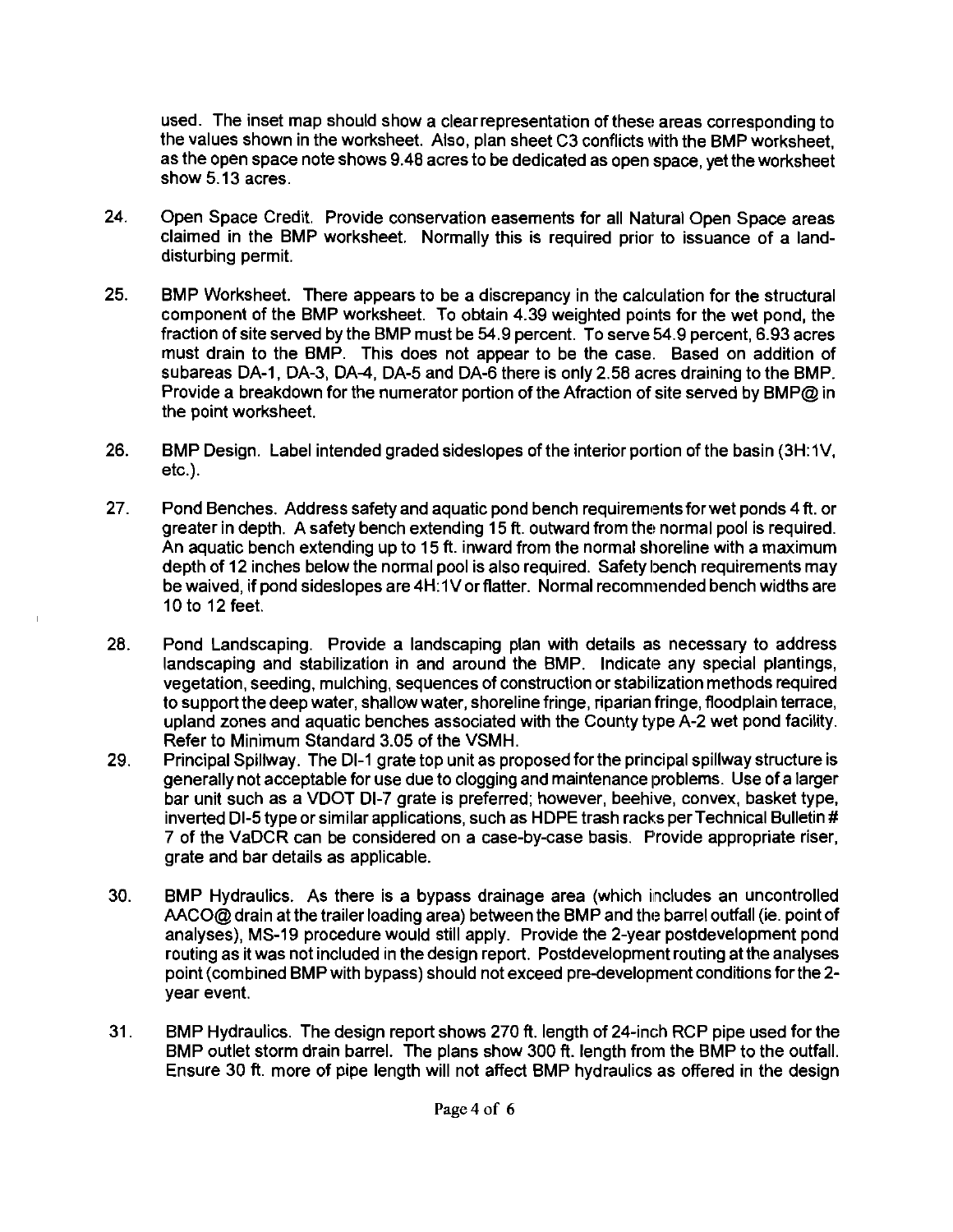report.

- 32. Token Emergency Spillway. If the principal spillway is to be used ias the primary control for the 100-year event, use of a token emergency spillway is necessary as a secondary emergency release mechanism. The token spillway can be set above the design 100-year WSEL as to not impact pond hydraulics and can be simple in nature such as minimum 8 ft. width with 2H:1V side slopes. Use of a token spillway, as such, can reduce the freeboard requirement to 1 foot, if necessary for design.
- 33. Overflow. Ensure grading is such that should there be any overflow from the BMP or the token spillway, it is not directed onto Endeavor Drive orthe adjacent parcel to the south, but is kept onsite and directed toward the natural outfall channel located in the southwest corner.
- 34. Pond Riser. Since the riser is greater than  $4$  ft. in depth, steps are required for access.
- 35. Pond Barrel. There is a cofiict between plan Sheet C5 and the BMP detail on SheetC9. The plan sheet shows use of corrugated polyethylene pipe and the detail sheet shows use of reinforced concrete pipe. Concrete is preferred; however, for this case, corrugated polyethylene can be used if proper evidence of structural and hydraulic design is offered. For either case, water-tight joints are required. Also, provide IS-I inlet shaping at the MH-1 structure along the outlet barrel (Top El. 36.0).
- 36. Pond DrainNalve. Provide a pond drain and valve system that is capable of completely or partially draining the entire facility within 24 hours for future maintenance purposes. Include specifications for valve size, type and materials and supporting hardware. Normally valves, extension handles, mounting hardware, etc. are installed within the interior of the riser structure so it is not normally inundated and can be accessed for inspection and operated in a safe manner.
- 37. WSEL. The water surface elevation of the BMP for the 1-year storm event, as shown at the bottom right hand corner of Sheet C4, is incorrect. This elevation is forthe 10-yeardesign.
- 38. Maintenance Plan. Provide a maintenance plan for the stormvvater managemenVBMP facility. Section 23-10(4) of the Chesapeake Bay Preservation Ordinance requires stormwater management plans to include a long-term scheclule for inspection and maintenance of stormwater managemenVBMP facilities. The plan should be specific for a wet pond facility and include a long-term clean out elevation or depth.
- 39. Channel Adequacy. As there is bypass and uncontrolled drainage between the BMP and the point of analyses outfall, adequacy computations are necessalry for the natural channel between the AACO@ drain outfall and the BMP barrel outfall. Adequacy computations are required to verify that the natural channel is adequate for erosion resistance for the 2-year frequency storm.
- 40. Storm Drain Computations. The storm drain pipe summary table in the design report shows 7.52 cfs for Pipe 4 to Pipe 3 which is to MH-1 (Top El. 38.5 ) near the tractortrailer loading area. Based on the drainage map, this value matches discharge for entire drainage area DA-1. Firstly, describe if it is possible for all the building drainage to be directed to this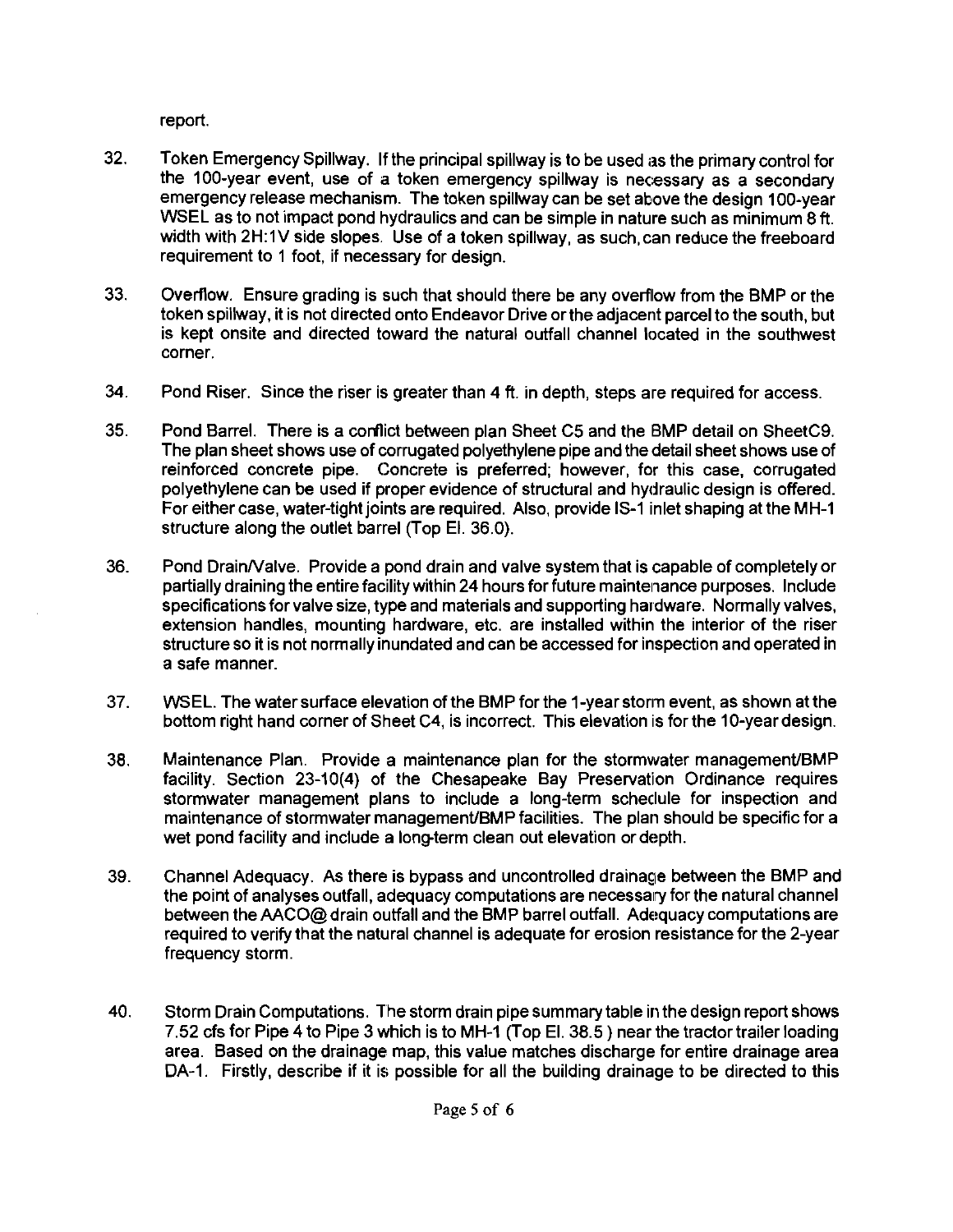structure. Secondly, there needs to be some advance planning for the potential of additional drainage from the expansion area (west of the main building) to this structure. Referto Item 2.6 of the JCC Environmental Division, StormwaterDrainage Conveyance Systems (Non-BMP related), General Design and Construction Guidelines.

- 41. RCP Pipe. Indicate class of KCP to be used for all onsite storm pipe segments, especially the outfall barrel from the pond (if concrete is used) and the pipe segment which crosses the access road into the facility.
- 42. Entrance Culvert. Ensure an culvert is not necessary across the site entrance.
- 43. HDPE Pipe. It appears the 24-inch outfall barrel from the BMP will be excessive deep in some areas. If corrugated polyethylene pipe is used, ensure structural design of the pipe is adequate to resist pipe deflection, buckling, bending stress, etc. Refer to requirements of the Corrugated Polyethylene Pipe Association and ASTM D2321. Provide a full length profile of the barrel on Sheet C9 from the BMP to the natural channel. Show distinct installation (bedding and backfill) details for the pipe with full consideration of the potential for seepage along the barrel from the pond and indicate specific pipe material type and class required to meet design requirements.
- 44. Vehicle Maintenance Area. Due to operations in this area, evaluate the need for a shutoff mechanism at the Dl-3B inlet (Top El. 35.75) or the downstream 113-inch storm pipe as part of a spill prevention plan to minimize the risk of a spill or contact runoff from entering the BMP.
- 45. Geotechnical. Provide information (preliminary soil evaluations, logs, test results, reports, etc.) as necessary to substantiate that existing soils beneath the wet pond facility are adequate to sustain a permanent pool as intended for water quality purposes. (Note: Sheet C9 indicates reference to a geotechnical report by Schnabel Engineering dated July 28<sup>th</sup> 2000 . **A** copy of this report was not attached to the site plan application.)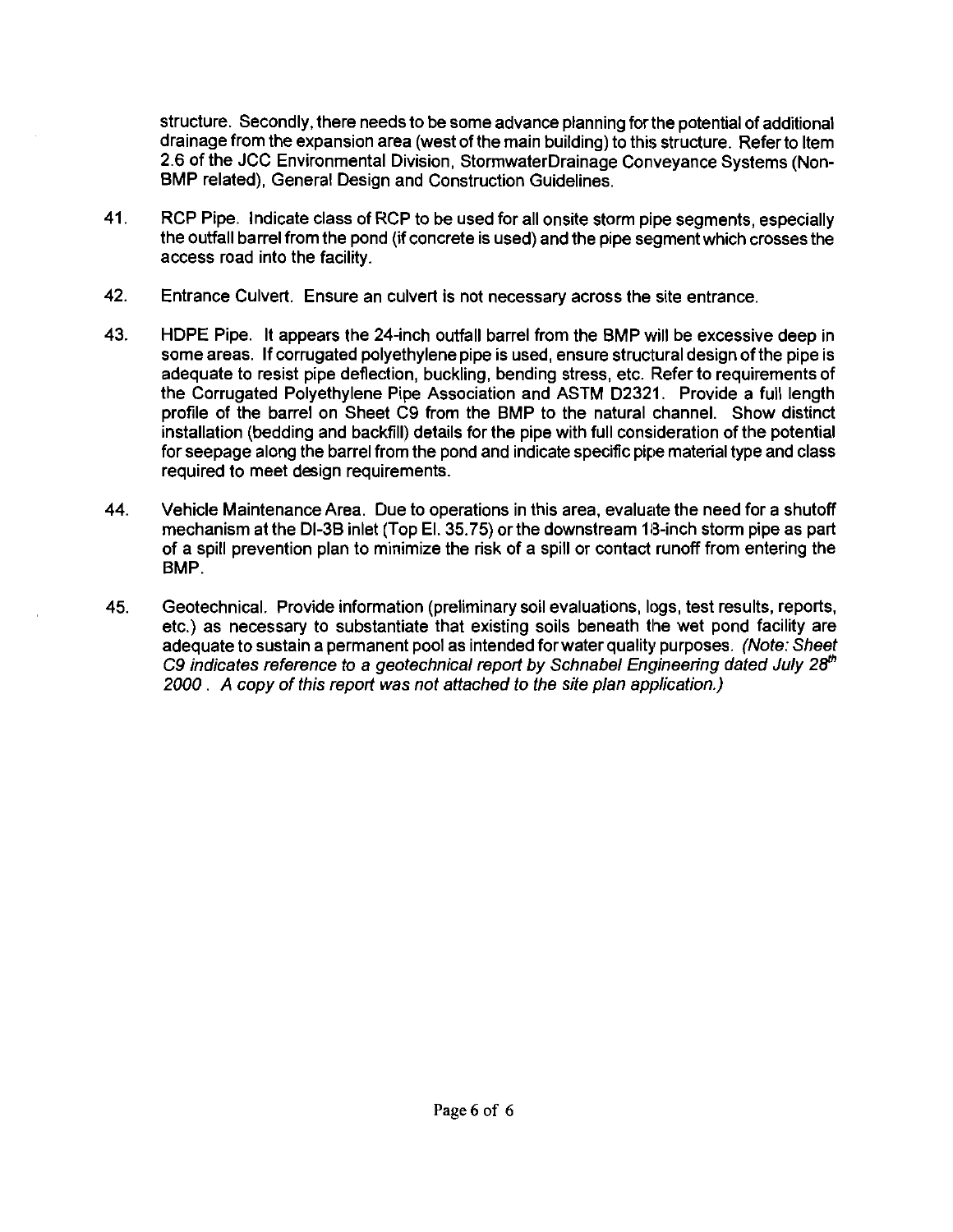

t

# **MEMORANDUM**

Date: April 3,2002

To: Karen Drake, Planner

From: Danny W. Poe, P.E., Chief Engineer - Wastewater

Subject: SP-51-02, landmark Auto Parts

We reviewed the site plan for the above project you forwarded on 4/26/02 and noted the following comments. We may have additional comments when a revised plan incorporating these comments is submitted.

1. This project shall be required to comply with the new JCSA Water and Sewer Standards adopted April 25,2002. These newest standards incorporate the HRPDC Regional Standards for construction materials and construction specifications.

### Sheet C5

2. The plans and grinder pump calculations must be reviewed and approved by the Department of Health. Division of Wastewater.

3. The water system must be reviewed and approved by the Newport News Waterworks Department, since the water systems in the Robert's District belong to Newport News. The utility easement should be dedicated to NNWW. Newport News may not want JCSA's Detector Check assembly detail referenced.

4. Note the size of the existing water main in Endeavor Drive.

5. Indicate how the connection to the existing water main is proposed to be made. A gate valve on the water main at the right of way line is typically not desired; instead it should be located immediately at the connection to the main (NNWW will have to confirm their preference).

6. JCC Fire Department must approve the fire demand and supply calculations.

## Sheet C13

7. Revise the notes to reflect the new verbiage found in the April 2002 JCSA Standards, page 5-1. References to water system may be struck.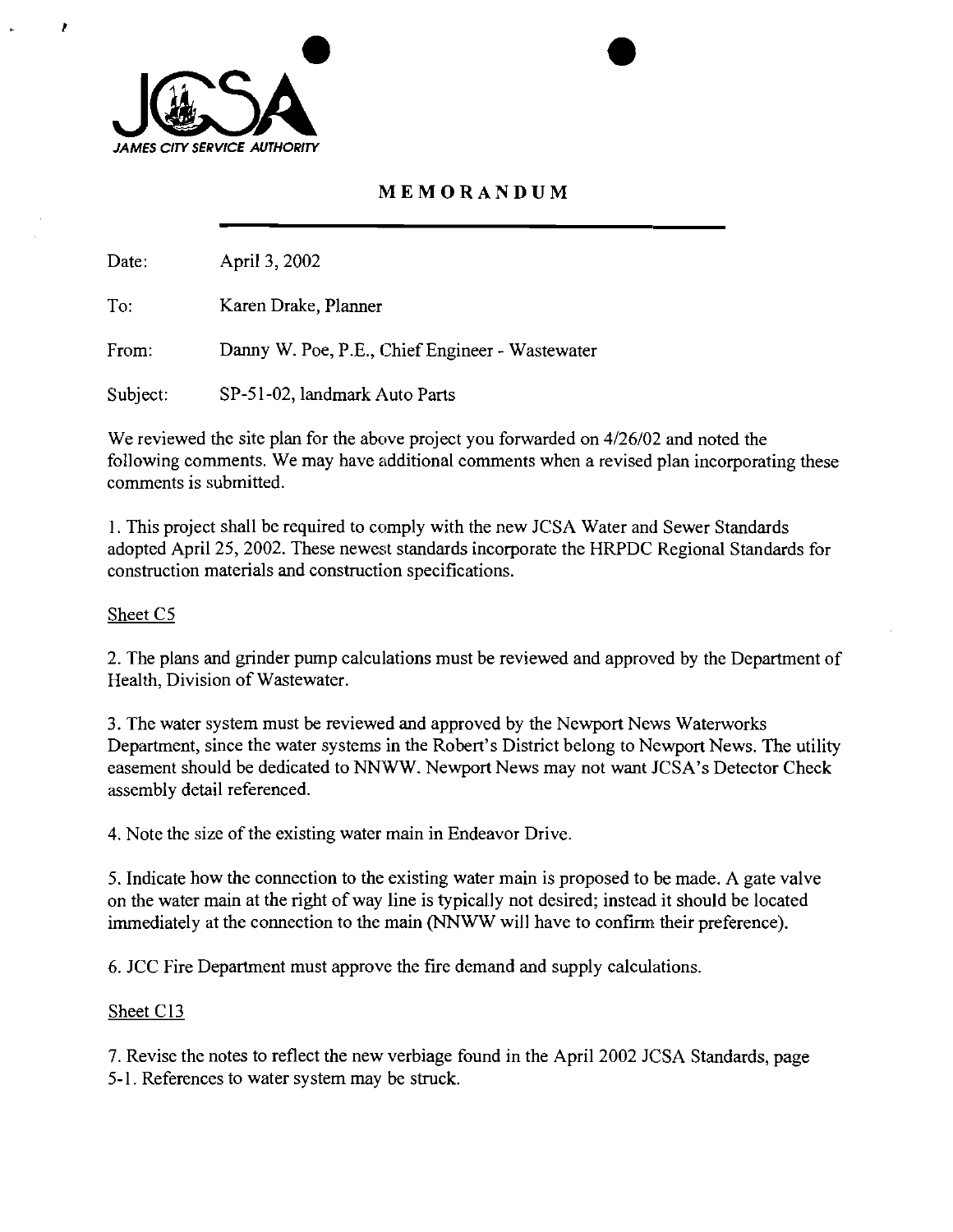## Miscellaneous

¥

8. The Sewer Data Sheet should include about 5 feet of 2" force main in the piping system description block.

9. The grinder pump calculations must account for losses and static head all the way to the HRSD main. **A** pressure letter is required from HRSD to properly assess the range of head conditions that may be encountered. On page 9 of the calculations, the design and operating points incorrectly designate the head in feet, when psig is actually indicated. Appendix C indicates that sheet C13 is included; the copy I have included C7. I realize that the E-One pump has a steep pump curve and will accommodate a significant head, but I **an** concerned that someone may look at the calculations and decide to select a different purnp in the future that will meet the design point calculated, but will not be able to pump against the true head, which must be considered all the way to HRSD.

Please call me at 253-6810 if you have any questions or require any additional information.

DWP/